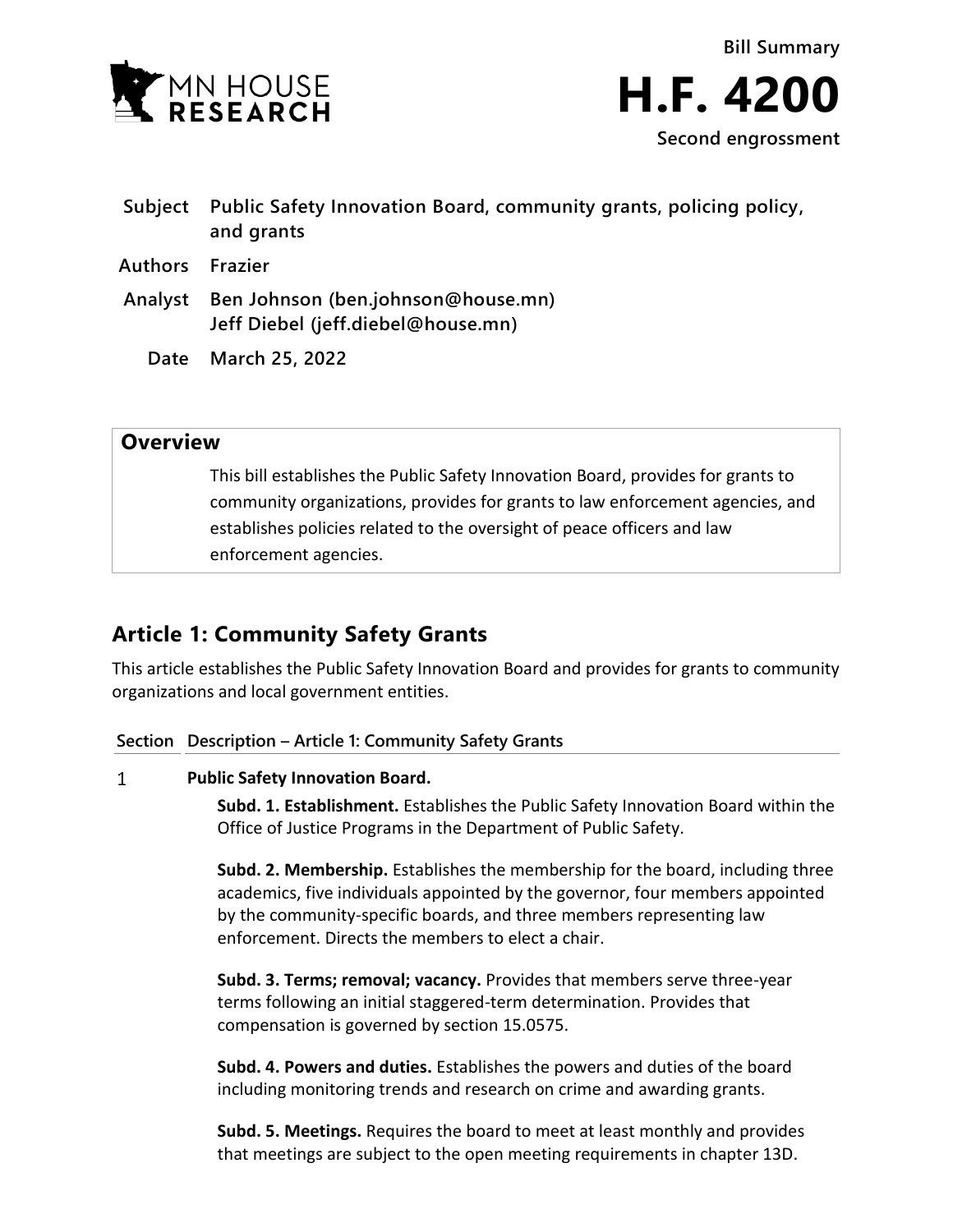### **Section Description – Article 1: Community Safety Grants**

**Subd. 6. Report.** Requires the board to submit a report on its work and administration of the grants under its authority, including any grants related to portable recording systems.

#### $\overline{2}$ **Office of Justice Programs; expansion; appropriation.**

Appropriates \$4,825,000 in fiscal year 2023 to increase the staffing in the Office of Justice Programs, simplify grant procedures, and expand the pool of grant applicants. Requires that the money be used to hire at least eight additional staff members to provide training and technical assistance to grantees, 12 additional community outreach specialists, grant capacity trainers, increase funding of the Minnesota Statistical Analysis Center, and hire additional grant compliance and financial compliance staff.

#### 3 **Local community innovation grants.**

**Subd. 1. Appropriation.** Appropriates \$55,000,000 in fiscal year 2023 to the commissioner of public safety for local community innovation grants administered by the Office of Justice Programs as directed by the Public Safety Innovation Board. Establishes a base appropriation of \$30,000,000 each year and requires the amount to be adjusted for inflation. Provides that funds do not cancel and are available to be awarded in the following year.

**Subd. 2. Definitions.** Defines terms as used in the section.

**Subd. 3. Expedited disbursement.** Requires that application materials be made available within three months of the appropriation and awards made within six months.

**Subd. 4. Eligible applicants; identification and notice.** Requires the commissioner of public safety to publish four lists by August 1 of each year. The lists must identify (1) the cities, towns, or Tribal governments with at least three recorded violent crimes and the 20 highest per capita crime rates in the previous fiscal year; (2) the counties with the 20 highest crime rates in the previous fiscal year; (3) the cities, towns, or Tribal governments that are not included in the first list and have experienced at least three violent crimes in the previous year and the 20 fastest increases in the rate of crime in the previous fiscal year; and (4) the counties that are not included in the second list and have experienced the 20 fastest increases in the per capita rate of crime in the previous fiscal year. Requires the commissioner to notify the entities on the lists and inform them that they are eligible for grants under this section.

**Subd. 5. Grant distribution.** Requires that half of the money must be distributed to entities on the first two lists, and half to those on the second two lists.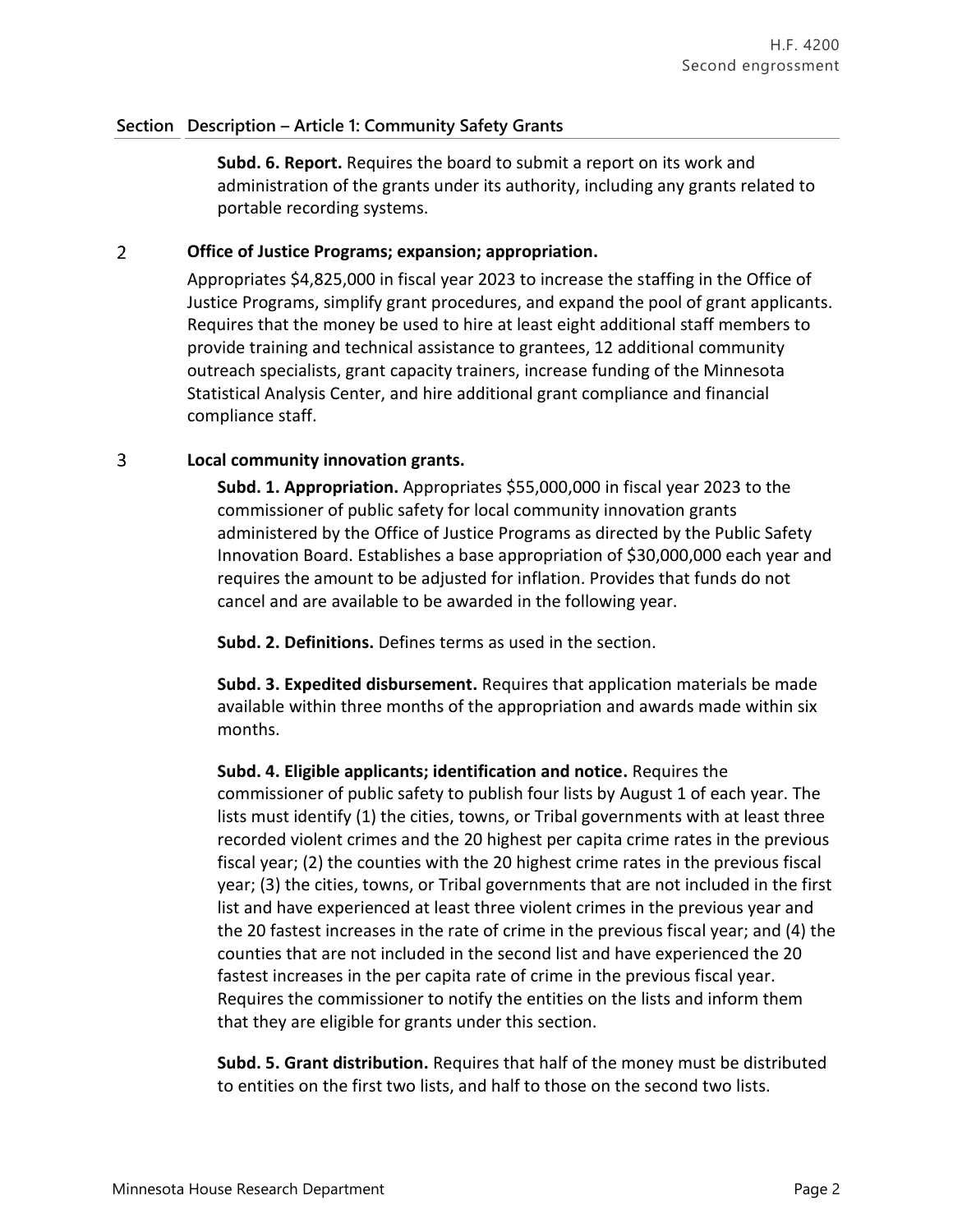### **Section Description – Article 1: Community Safety Grants**

**Subd. 6. Application materials.** Requires applicants to submit an application in the form and manner directed by the commissioner and establishes nine different categories of grants.

**Subd. 7. Awards.** Directs that awards should prioritize proposals based on evidence-based practices, prioritize areas that have been historically underinvested, and incorporate input from community stakeholders. Prohibits use of funds to offset other costs. Provides that any funds that are not encumbered or spent within six years must be returned.

**Subd. 8. Evaluation.** Requires grant recipients to complete a uniform evaluation established by the Minnesota Statistical Analysis Center every two years.

#### $\overline{4}$ **Emergency community safety grants.**

Appropriates \$15,000,000 in fiscal year 2023 to the commissioner of public safety for emergency community safety grants. Provides that the appropriation is onetime. Requires that grants must be awarded and disbursed by October 1, 2022, and provides that half of the amount awarded must be to programs that do not involve law enforcement agencies. Identifies eligible recipients including local law enforcement agencies, Tribes, cities, towns, and counties. Identifies the purposes for which grants may be awarded. Requires applications to be on a form provided by the commissioner, limits the amount a recipient may spend on administrative costs, and requires reporting by grant recipients.

#### 5 **Local co-responder grants.**

Appropriates \$10,000,000 in fiscal year 2023 to the commissioner of public safety for grants administered by the Office of Justice Programs as directed by the Public Safety Innovation Board to establish, maintain, or expand the use of co-responder programs. Requires the commissioner to award and disburse grants by October 1, 2023. Identifies eligible recipients including local law enforcement agencies, Tribes, cities, towns, and counties. Requires recipients to partner with local law enforcement agencies and include embedded social workers, mobile crisis teams, or violence interrupters. Limits the amount a recipient can use for administrative costs, and requires reporting by recipients.

#### 6 **Public Safety Innovation Board; appropriation.**

Appropriates an unspecified amount in fiscal year 2023 to the commissioner of public safety to establish and maintain the Public Safety Innovation Board.

#### $\overline{7}$ **Opiate epidemic response grants.**

Appropriates \$10,000,000 in fiscal year 2023 to the commissioner of public safety for grants to organizations selected by the Opiate Epidemic Response Advisory Council.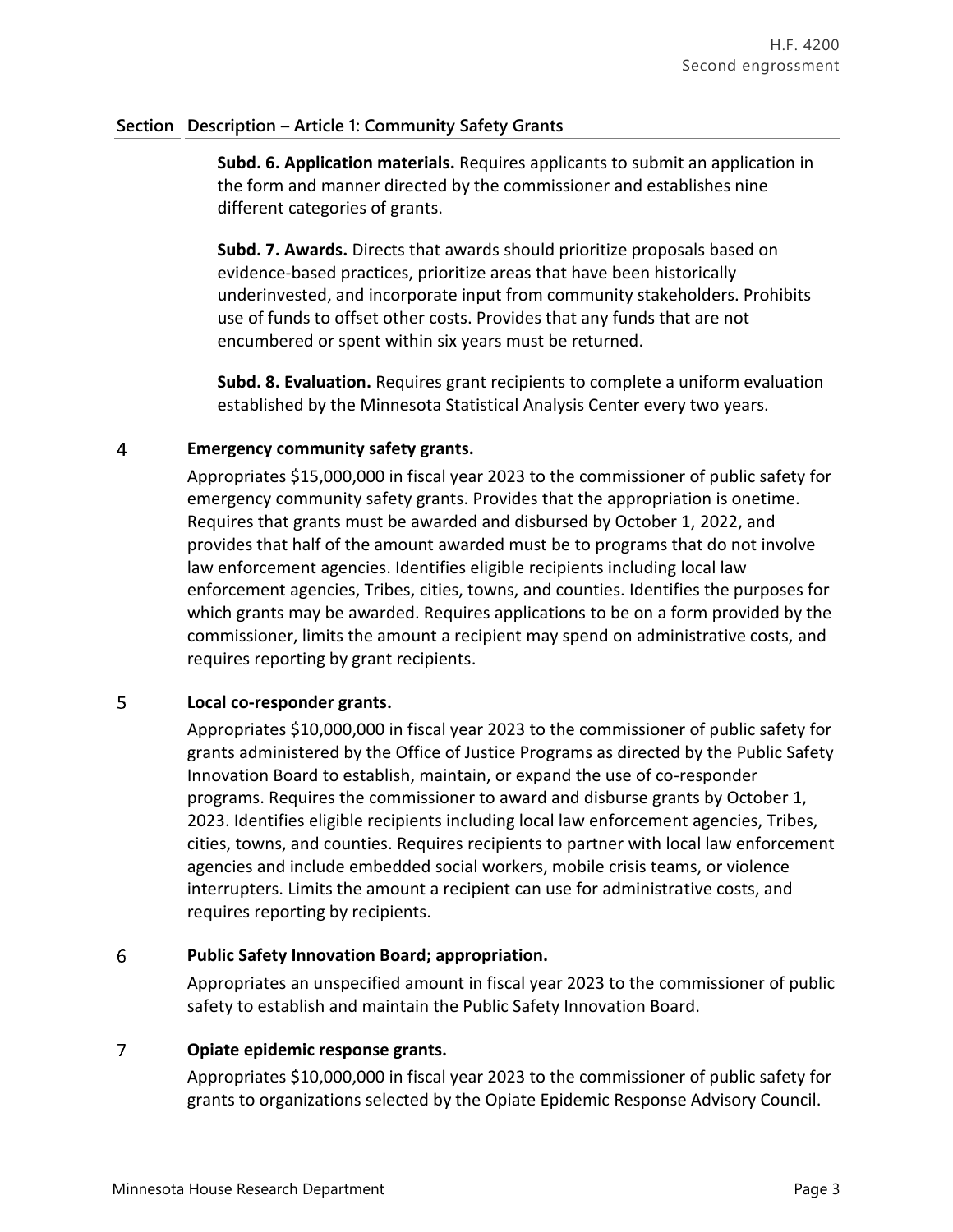# **Article 2: Law Enforcement Grants**

The article establishes grants and related policy for law enforcement purposes.

### **Section Description – Article 2: Law Enforcement Grants**

 $\mathbf{1}$ 

### **Task Force on Alternative Courses to Peace Officer Licensure.**

**Subd. 1. Establishment.** Establishes a task force to increase recruitment of new peace officers, increase the diversity of the racial makeup and professional background of licensed peace officers, promote education and training in community policing models, maintain the high standards of education and training required for licensure, and make policy and funding recommendations to the legislature.

**Subd. 2. Membership.** Establishes the task force membership. Requires appointments to be made by August 30, 2022. Provides that members serve without compensation.

**Subd. 3. Officers; meetings.** Requires the members to elect a chair and vice-chair from among its members. Requires the first meeting to be called by September 15, 2022. Directs the task force to meet at least monthly and provides that meetings are subject to chapter 13D (the Open Meetings Law).

**Subd. 4. Duties.** Lists the duties of the task force including development of policies and strategies to recruit new peace officers with a diverse professional background.

**Subd. 5. Report.** Requires the task force to submit a report by January 15, 2024.

**Subd. 6. Expiration.** Provides that the task force expires upon submission of its report.

#### $\overline{2}$ **Body camera data storage program; body camera grant program; appropriation.**

Appropriates \$6,016,000 in fiscal year 2023 for the commissioner of public safety to administer a statewide cloud-based body camera data storage program. Establishes a base appropriation of \$6,036,000 in fiscal year 2024 and \$6,057,000 in fiscal year 2025. Permits local law enforcement agencies to use the system to store data, but requires those agencies to agree to abide by certain restrictions on the use of portable recording systems and retention of data. Appropriates \$9,000,000 in fiscal year 2023 to provide grants to local law enforcement agencies for the purchase and maintenance of portable recording systems. Establishes prioritization for grant recipients. Grant recipients must agree to abide by certain restrictions on the use of the devices and retention of data.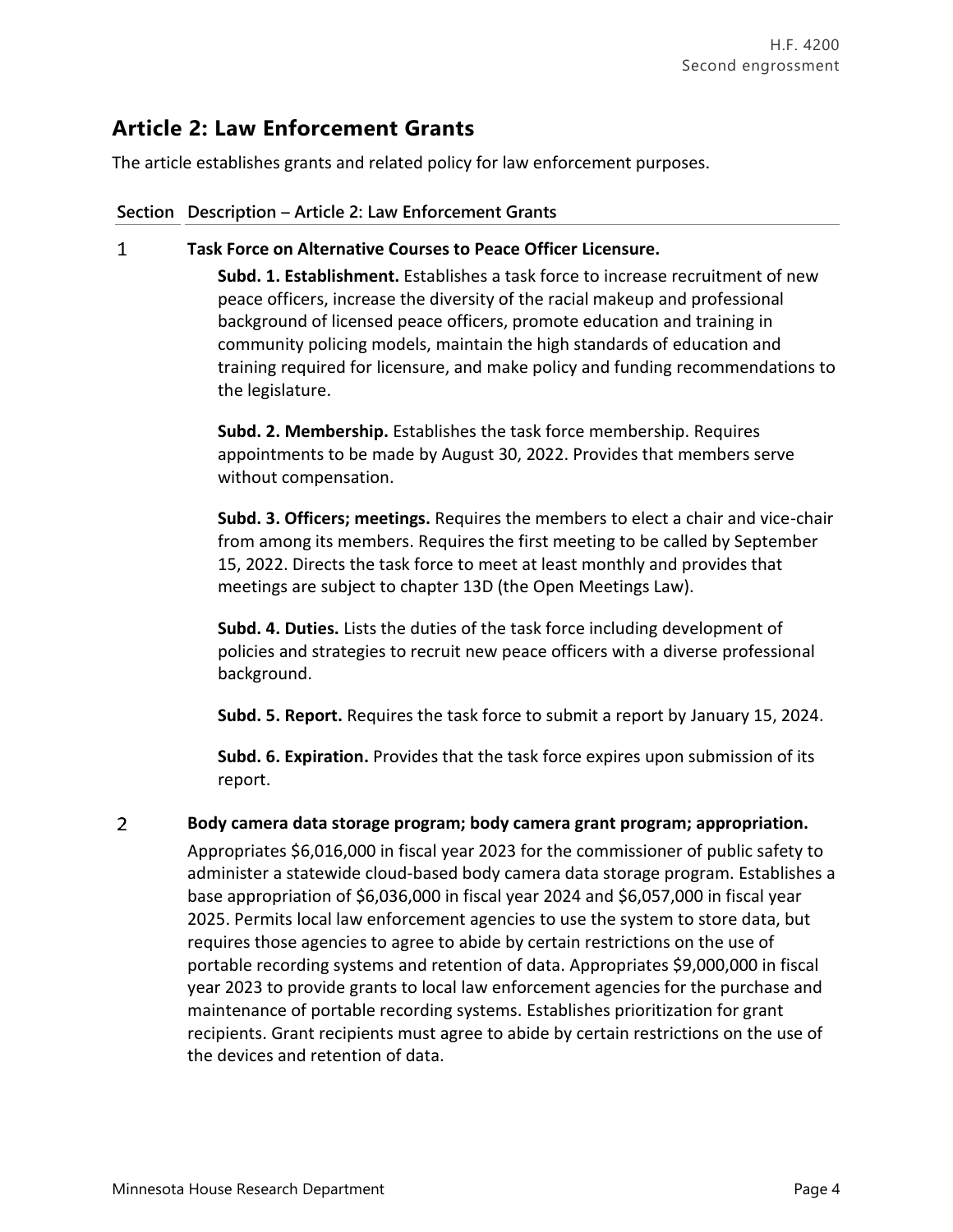### **Section Description – Article 2: Law Enforcement Grants**

#### $\overline{3}$ **Local community policing grants.**

Appropriates \$15,000,000 in fiscal year 2023 to the commissioner of public safety for local policing grants administered by the Office of Justice Programs as directed by the Public Safety Innovation Board. Establishes a base of \$10,000,000 in fiscal years 2024 and 2025, except that the fiscal year 2025 appropriation must be adjusted for inflation. Establishes a base of \$0 in fiscal year 2026 and beyond. Requires application materials to be available within three months of the appropriation and awards made within six months. Establishes eligibility based on recent crime rates. Permits applications by multijurisdictional entities provided at least one member qualifies based on the rate of crime. Establishes the purposes to which grants may be used. Establishes priorities for awarding the grants, prohibits using funds to offset other costs, and requires that recipients undergo an evaluation. Permits the commissioner to make rules to ensure that recipients have policies or patterns of practice that promote community trust.

#### 4 **Local investigation grants.**

Appropriates \$15,000,000 in fiscal year 2023 to the commissioner of public safety for local investigation grants. Establishes a base of \$10,000,000 in fiscal years 2024 and 2025, except that the fiscal year 2025 appropriation must be adjusted for inflation. Establishes a base of \$0 in fiscal year 2026 and beyond. Requires application materials to be available within three months of the appropriation and awards made within six months. Establishes eligibility based on recent crime rates. Permits applications by multijurisdictional entities provided at least one member qualifies based on the rate of crime. Establishes the purposes to which grants may be used. Establishes priorities for awarding the grants, prohibits using funds to offset other costs, and requires that recipients undergo an evaluation. Permits the commissioner to make rules to ensure that recipients have policies or patterns of practice that promote community trust.

5 **Task Force on Alternative Courses to Peace Officer Licensure; appropriation.** Appropriates \$50,000 in fiscal year 2023 to the POST Board to provide support for the Task Force on Alternative Courses to Peace Officer Licensure. The appropriation is onetime.

## **Article 3: Law Enforcement Grants and Policy**

This article contains provisions related to law enforcement grants and policy.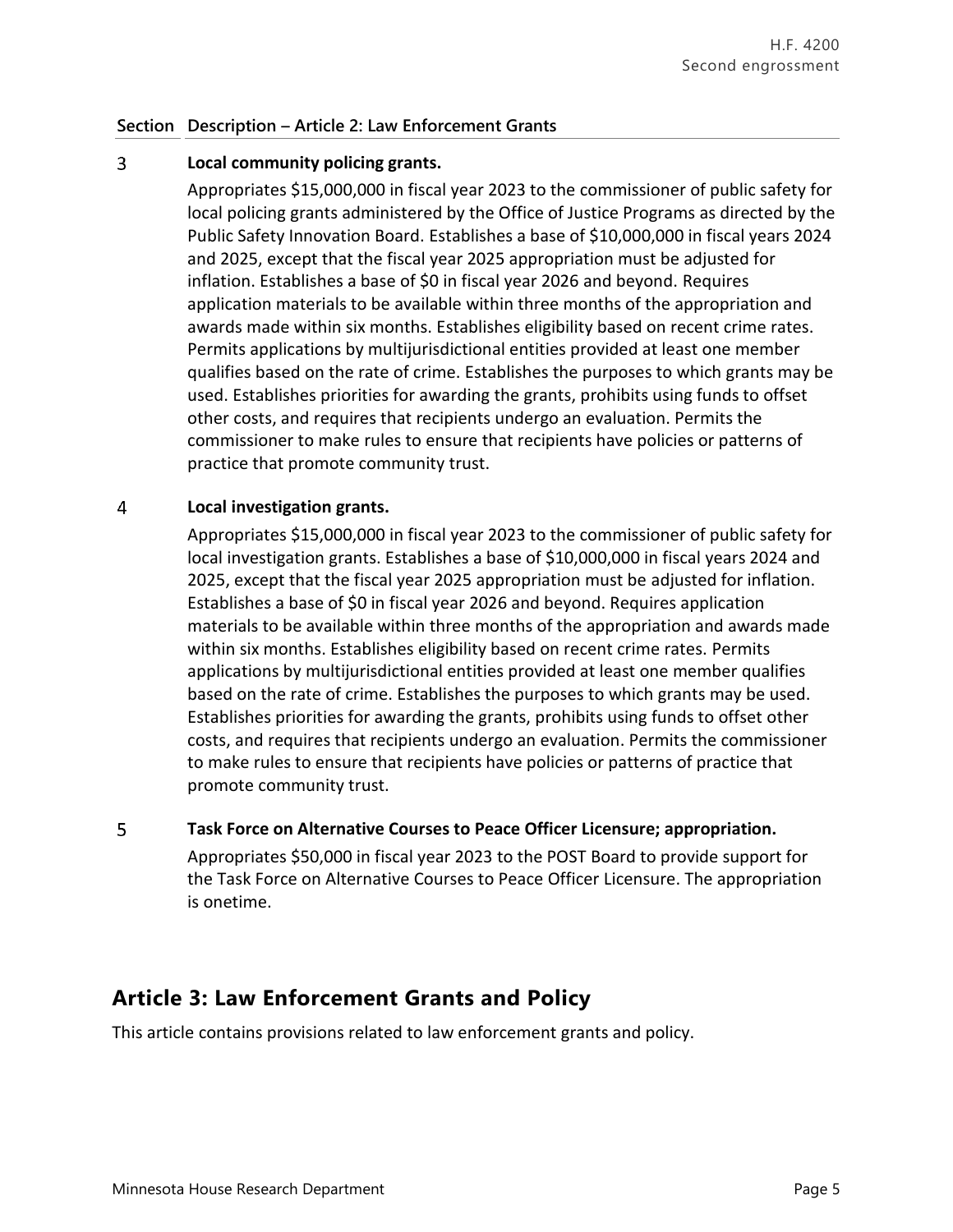### **Section Description – Article 3: Law Enforcement Grants and Policy**

#### $\mathbf{1}$ **Board of Peace Officer Standards and Training; receipt of complaint.**

Permits, rather than requires, POST to order a law enforcement agency to conduct an inquiry into a written statement or complaint that alleges a violation of a statute or rule that the board is empowered to enforce.

#### $\overline{2}$ **Rules governing certain misconduct.**

Directs POST to adopt rules under chapter 14 that permit POST to take action on a licensee for a violation of a standard of conduct whether or not criminal charges have been filed and in accordance with the standards and processes for boards under chapter 214.

#### 3 **Written policies and procedures required.**

Adds additional requirements that must be included in body camera policies adopted by law enforcement agencies that have officers who use portable recording systems (a.k.a. body cameras).

#### $\overline{4}$ **Civilian review.**

Authorizes local units of government to establish civilian oversight councils and grant an oversight council the authority to make findings of fact and impose discipline on officers.

#### 5 **Peace officer training assistance Philando Castile memorial training fund.**

Amends the appropriation of \$6,000,000 to reimburse peace officer training expenses that passed in the 2021 First Special Session to limit the use of the appropriation to training courses that qualify for reimbursement under sections 626.8469 (training in crisis response, conflict management, and cultural diversity) and 626.8474 (autism training).

### 6 **Multijurisdictional law enforcement training in the proper use of force, duty to intercede, and conflict de-escalation; reimbursement; appropriation.**

Appropriates \$2,500,000 in fiscal year 2023 to the Office of Higher Education to reimburse postsecondary schools certified to provide professional peace officer training for expenses incurred while instructing licensed peace officers on the proper use of force. To be eligible for the \$450 per officer reimbursement, a school may not charge the officer or the agency that employs the officer for the training.

#### $\overline{7}$ **Peace Officer Standards and Training Board investigators; appropriation.**

Appropriates \$2,500,000 in fiscal year 2023 to the POST Board for investigators and additional staff to perform compliance reviews and investigate alleged code of conduct violations.